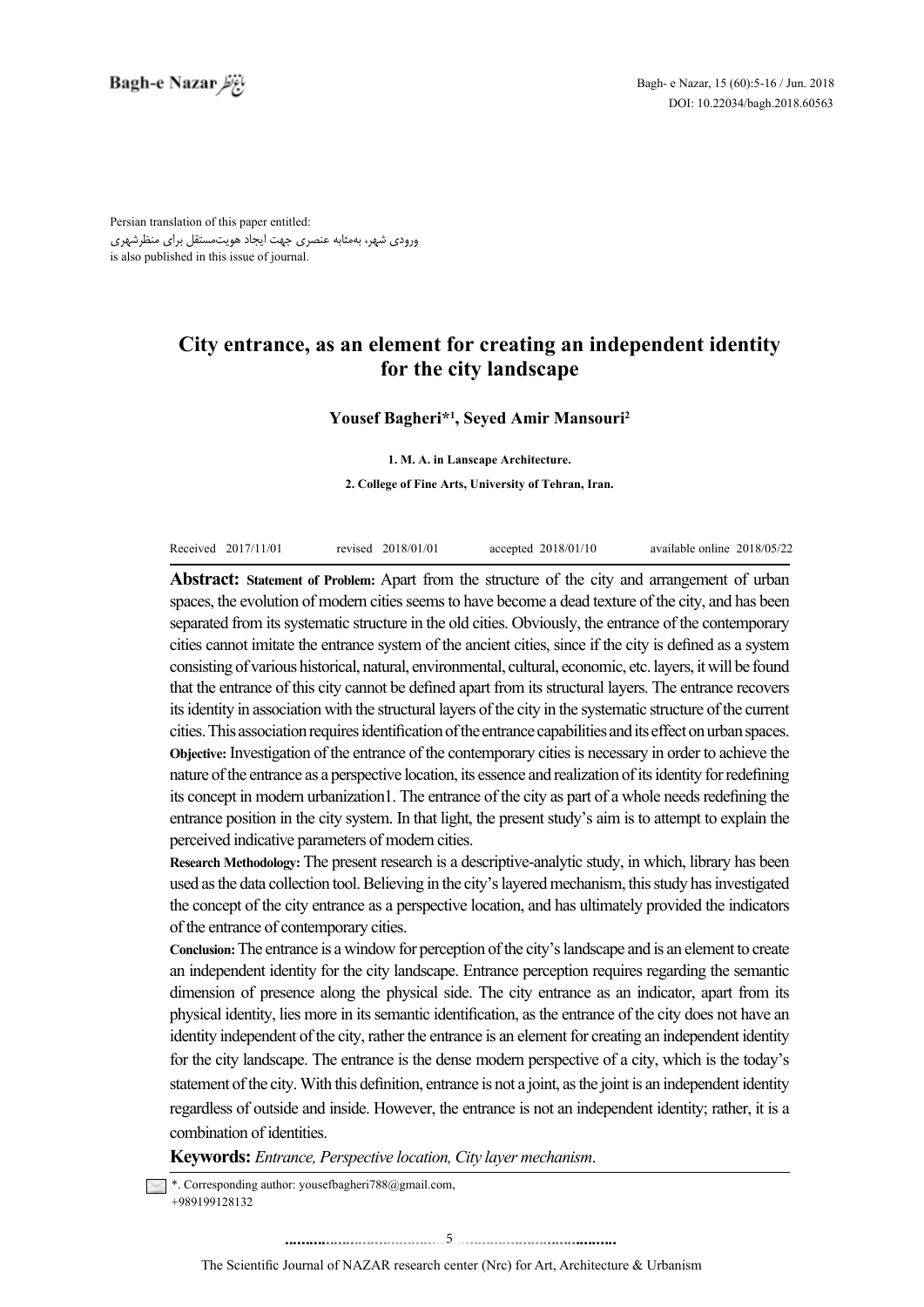## **Introduction**

City is a complex system of social, economic, and environmental layers which is realized in a systemic process<sup>3</sup> with the combination of its various layers. The systemic view of the city is created based on an organismic attitude towards phenomena. Atashinbar, quoting from Farshad $(2013)$  shed more light on this through an explanation of an organismic theory. He noted that an organismic theory focuses on new concepts like holism, system, hierarchy, and dynamics of biological phenomena.

From the foregoing, we would be on track when we define a city as a complex system of various layers which can be decomposed into each of these sub-systems, but is a single set of all of them. City entrance is a gate to these lavers. Generally, entering a city is performed by three modes of land, sea, and air, in which the city's ground bases are of the oldest forms of entering the city and at present, it has a relative plurality compared to other city entrances. The entrance of contemporary cities, in contrast with their original identity, has been subjected to a functional and semantic rupture and has provided an unexpected space for visitors of the city. A suitable classification of issues causing this chaos can be traced to ignorance of the different layers forming the entrance perspective system<sup>4</sup> in the city development plan. Examples of this disruption include the following  $(Fig. 1)$ :



Fig. 1. Sciences effective in recognizing the city entrance perspective layers. Source: authors.

Sociology: marginal settlements, informal settlements, social abnormalities, delinquency, addiction, poverty etc.

- Environment: destruction of urban marginal settlements, ignorance of city landscape ecological issues, natural landscape identity.

City economy: Marginal and margin-favored economic activities, informal and false economic activities, permanent motivations, changes in the land use, land exchanges, etc.

While a proper acknowledgement of the entrance concept and its position in the hierarchical perception of the city by both the citizens and visitors is vital in investigating the position of entrance in modern cities, various sciences and branches related to the functional areas of the city entrance lay in the trilateral relationship among citizen-nature-economy. These tripartite interactions are strategic in explaining the entrance perspective.

Research questions

This study, attempts to proffer answers to the following research question: What is the position of the entrance in contemporary urban planning? And what are the indicators of the city entrance perspectives?

## **methodology Research**

Obtaining and presenting a brief summary from the dominant view of knowledge-professions related to the city landscape will better clarify the position of entrance in contemporary cities. Sociology, environment, urban economics and traffic aside urbanization and architecture are vital aspects of these knowledge-professions. With a thorough search on these knowledge-professions and their relation with the development of contemporary cities, it is evident that there is no definite and comprehensive definition for all cities in relation to the function of their origins. An explanation of the entrance position in the perception of the city and its performance can essentially help to clarify the mechanism of understanding and concept of the city for the comers. System attitude to city entrance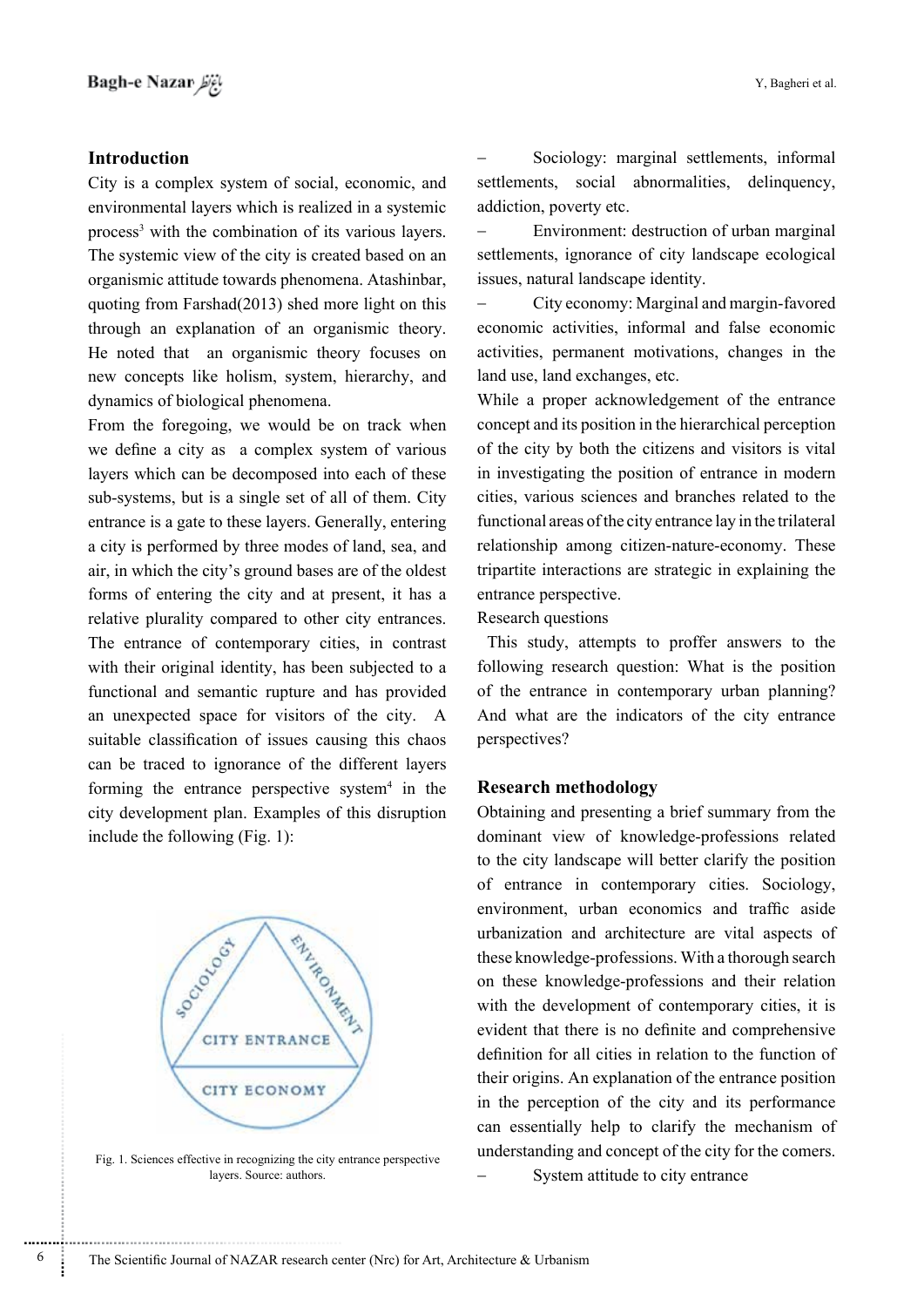The functional limits of and the policy makings on entrances to contemporary cities is predicated on the assessment of the city entrance's efficiency on a regional and city scale. Considering the city entrance as part of a whole requires redefining the entrance position in the city system. "An organismic approach to the city provides the foundation of a systemic worldview<sup>5</sup>". An organism is a whole which receives its essence from its totality. The physical and semantic dimensions are taken into account in this definition and form the totality of an organ through interacting each other. Investigation of the elements and factors involved in recognizing the city's landscape has a major role in recognizing the city system.

In investigating a city, the city as a whole, alongside the layers that makes it up which create the structure of the city's perspective system through a dynamic interaction with each other has to be equally considered. The ancient cities had a systemic performance within their own limits due to their organic nature. A research carried out by the French Scientific Center for Transport, Urbanization and Public Construction reveals how difficult it is when a direct approach to a city (in terms of living organisms) is adopted. In this approach, the city is considered as a complex system (Atashinbar, quoting from Certu: 2007).

Adopting a systemic view entails seeking for several factors or elements that duly recognizes the main structure of each city, including the main access network and major centers of activity. The hierarchical system of entering, browsing and leaving the city leads to the formation of paths in the city which constitute the main configuration of the city. The entrance of the ancient cities was one of the main pillars of the city's systemic system, establishing strong links with the inside and outside of the city, in such a way that one can hardly determine the area of influence of the entrance of the old Iranian cities in a specified limit.

The entrance is a route with the feature of the turning point of the city, in other words: entering contemporary cities requires travelling a path with the significant characteristics in the city making it a turning point in the city. Therefore, in the urban field, the entrance includes features of both a single point and a path. Physically, its structure is similar to the echo of sound (Fig. 2). The echo is intensified as approaching the source (the sign point of entering the city). Clearly, this definition is true for the city exit.



Fig. 2. Interactive structure of city entrance in urban system. Source: authors.

Meanwhile, the physical characteristics of the entrance are strongly affected by the entrance the location, however, its interactive feature is the common point in all fields. Hence, the entrance as a subsystem in the main organization of a city includes sensory, perceptual, identity and performance dimensions.

At the initial stages, while the entrance field introduces its interactive features with the city outside. the entrance perspective is however affected by the natural perspective of the city. As we approach the entrance position, the entrance accentuates its symbolic landscape and becomes an area with symbolic features of the city along with meeting the requirements of the place for the visitors. Therefore, approaching the urban areas, the entrance reveals its interactive features<sup>6</sup> with an urban landscape and prepares the visitor to enter a new city with its unique identity.

.......... ....... ........ ........... ...... ....... ........ .......... ...........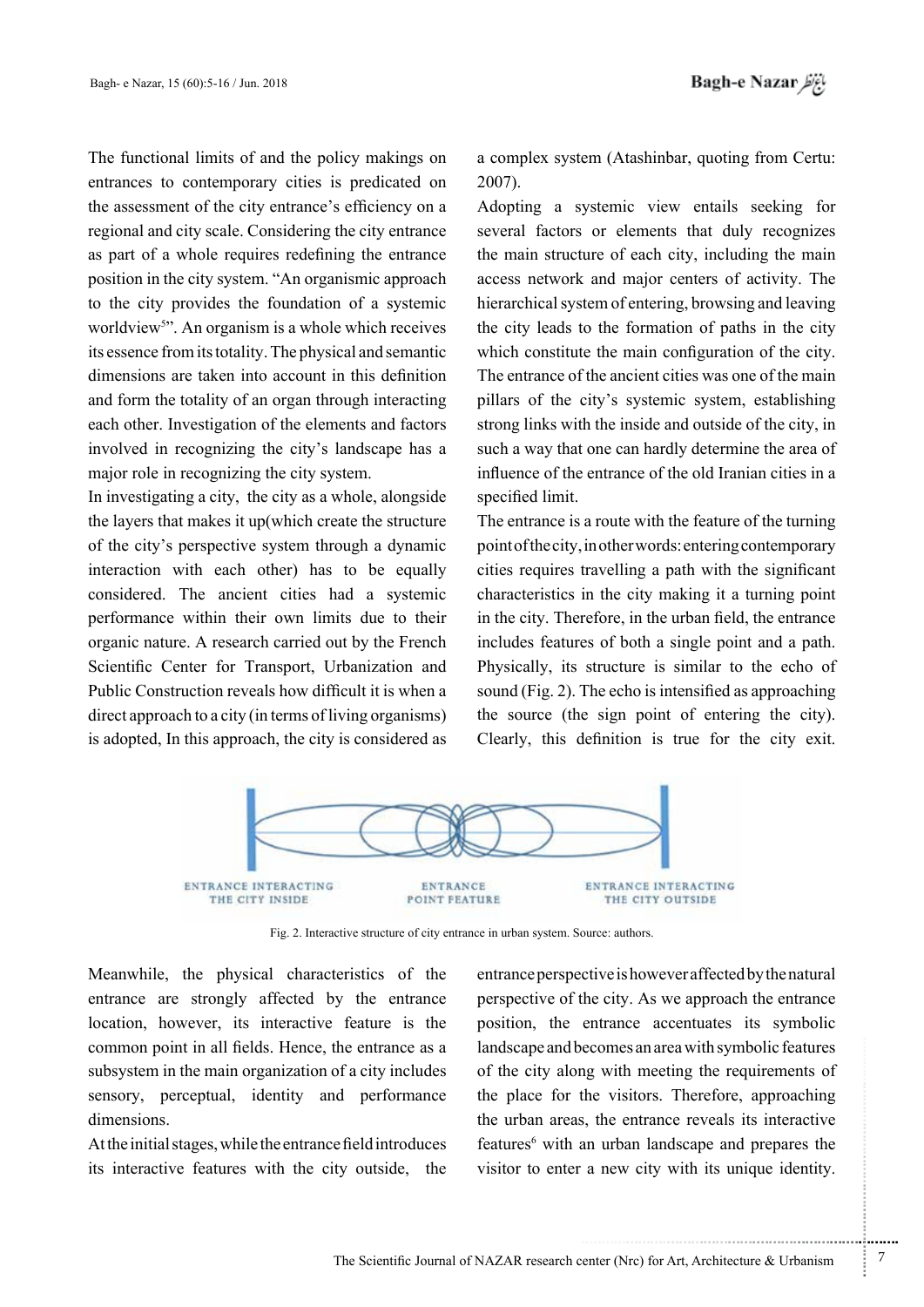## **Entrance, the starting point of city perception**

Entrance escreates a sense of presence in the city. Such sense of presence has a hierarchical process which involves moving from a path leading to a point and from a point leading to the center of the city. The unity of these hierarchical stages in turn creates unity in the three phases of visual, mental and physical presence which are exactly what visitors need in the explanation of a city's presence to explain a city's presence. Accordingly, the sense of presence in the pause-movement process. Obviously, this is also true city by the audience is taking place in a movementfor leaving the city.

In the ancient cities of Iran, the arrival to the city was taking place in a logical, mental and physical process, forming the main structures of the entrance system. Factors such as sequencing of the movement and the proper arrangement of uses on the path leading to the physical dimension of the city entrance. addressing the city's signs, conversion of movement to pause, and reinforcing the collective spirit at the physical entry enhances the presence in the city in the development of perceptual indicators of the city entrance (Fig. 3); as the continuity of the hierarchical presence in urbanization is fully evident in the pillars of the traditional Iranian architecture  $(Fig. 4)$ .

Generally, entering into a city requires the tripartite presence of the mental, visual and physical. This sense of presence in the place requires strengthening the relationship between the audience and the place during the hierarchy of presence in the city. The main contribution of the city entrance is to create a hierarchy of presence in the city. In the words of Mansouri (2011), "a city is a place resulting from accumulation of humans and the development of the fundamental concepts in their minds". In addition to the physical elements, the city includes symbols, meanings and mysteries that people understand according to their role, motivation, mental and other internal factors.

Schultz's viewpoint hinged on the fact that a feeling of space and perception of the environment are ingrained with memories and in that light, he searched

for clarifications of the place in human experiences and mental states. According to him, the place is the same living space; being alive both in special and general senses. A person's first visualization of a city is formed as the perception of its entrance and as such, the entrance should represent the identity and hidden values of the city. Since the objective perception due to the physical symbols $s$  in the entrance provides the possibility of immediate perceptions, taking into account how the city identity is revealed in the objectivity of the city entrance is essential. In fact, the entrance is a place independent of the city, however, with the same identity in coordination with the city and areas of activities different from those of the city; in other words, the semantic and physical identity of the city entrance is in line with the city, but with a different activity.

#### A. Entrance as a symbol of the city

In forming an entrance perception, consideration should be given to the semantic dimension along with the physical dimension. Giving meaning to the landscapes and strengthening the memorable spirit in space at the physical entry point is a factor in strengthening the presence in the city to develop the perception indicators of the city entrance. Intensifying the continuity of hierarchy of presence



Fig. 3. Hierarchical stages of presence in the city due to the interactive characteristics of the entrance with the outside and inside of the city. The entrance structure is not separate in these stages, and the integrity of the entrance should be considered as a place. Source: authors.



Fig. 4. Hierarchy of presence in ancient cities. Source: authors.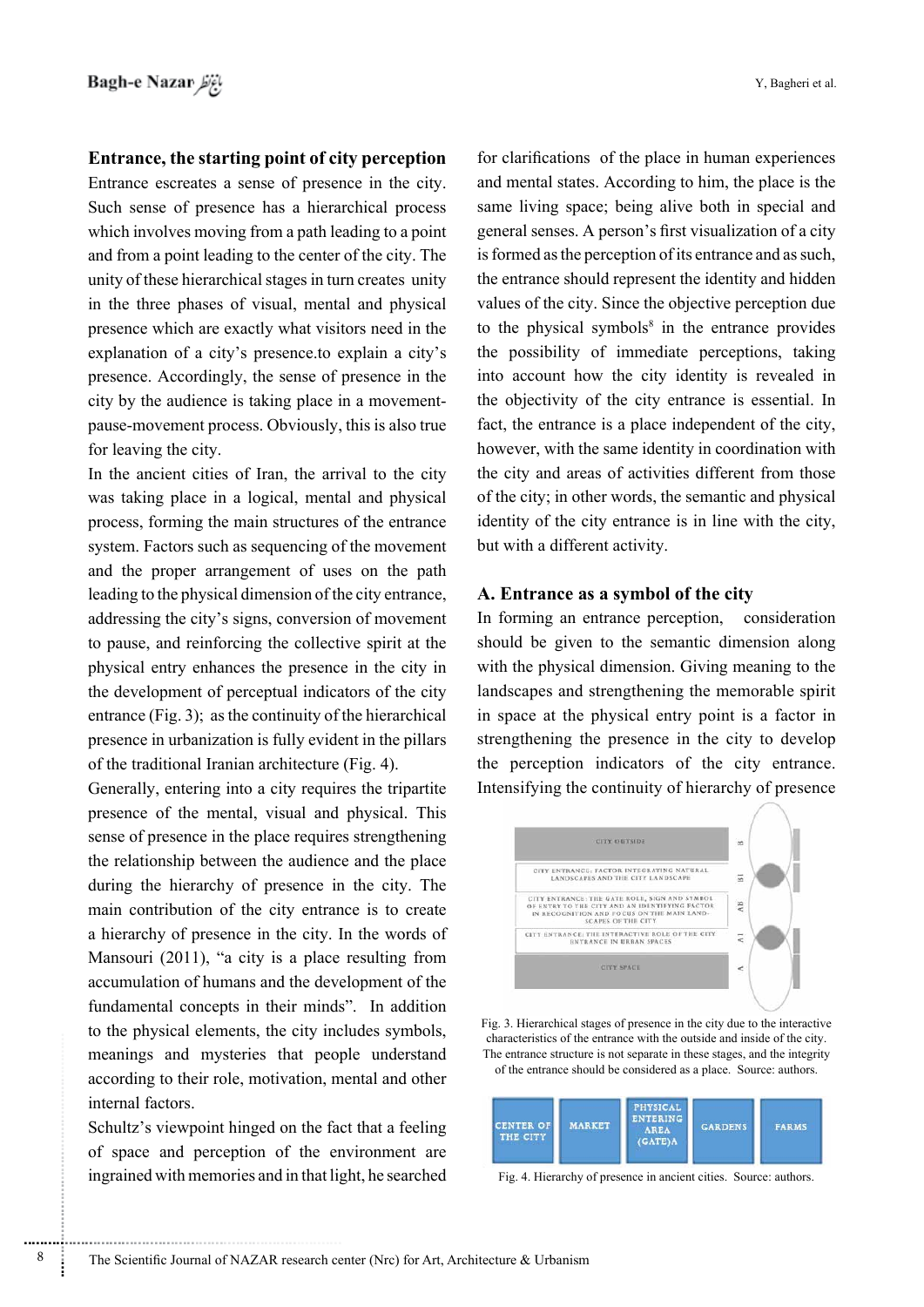in the city in traditional Iranian urbanization by spatial planning or correct scheduling of the turning points of the landscape in turn inspires the viewer with the mental sense of entering the city. "Reliefs" have been stamped on the stone walls of the mountain necks, which are thus the symbolic gates enclosing the regional spaces.

Sometimes, the gates are made at the entrance of the passages and equally provide the traveler with the points of recognition of entering or departure from larger dimensions. Closer to the city, bridges or even roads which follow toward significant indices of the city, consider the depth of location, while flowing flume from the mountains to the cities provides outfit to the lines of trees which guides eye as positive shape of the city like green arrows" (Ardalan and Bakhtiar,  $2002$ : 13-15). These signs and symbols lead to readability and identity at the entrance and deepen the feeling of presence in the .city

The citizens need readability and identity for a sense of presence in the city. A city is like a complex set of visual signs and identity manifested in a subset of signs. These signs can include various factors to be as an indicator, including color, texture, extent, height, etc. Generally, the space  $(body + activity)$  and the mental image that remains of it, are of the most effective factors in forming the identity of the living space and humans" (Habibi,  $2009: 47$ ). Symbols and signs are manifested by the distinction between themselves and the context in which they are located. This contradiction and known and, over time, induce sense of belonging to distinction make them more prominent and wellcitizens. Signs can contribute to their area of influence at the local, regional, and national levels. A remarkable point of these signs is the continuous identity of the city in forming them, and vice versa. In line with this, Atashinbar  $(2010)$  asserts thus: "Identity as one of the most important factors of city perception, has a prominent role in recognizing the citizens of the city". The rate of prominence of the city entrance in its semantic distinction is more

than its physical distinction. Indeed, the entrance of the city represents a perspective of the city which has not yet been revealed for the visitor. Therefore, the semantic role of entrance in identifying the city landscape is very important and is a factor in consolidating the mental background of the visitors to the city (Fig.  $5$ ).

## **Conclusion**

An index city entrance, regardless of its physical identity, lies more in its semantic identity. Since the city entrance has no identity independent of the city, rather it is as an element to create an independent identity for the city landscape. The entrance of contemporary cities due to the extent of cities in the form structure of the city, always requires strengthening of the symbolic elements for the creation of spatial identity. This identity, in case of being in accordance with the identity symbols of the city, would indicate a special meaning for citizens of the city entrance; this would be a factor to continue the identity of the urban landscape at the entrance to the city. In contemporary cities, due to the wide extent of the city and the presence of



Fig. 5. Interactive role of the entrance. Source: authors.

.......... ....... ........ ........... ...... ....... ........ .......... ...........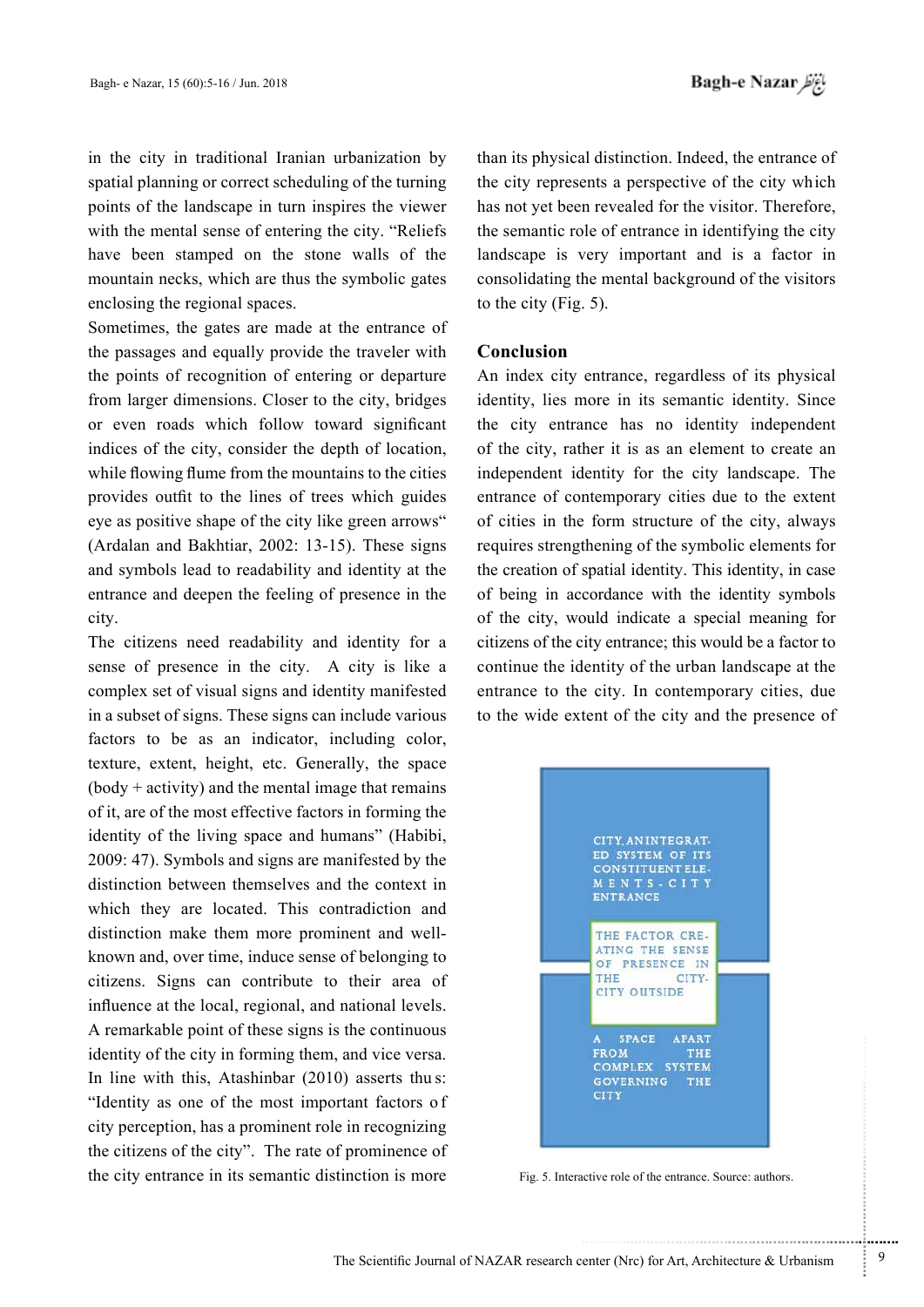numerous entrances, the main entrance of the city requires identification and identifying elements. These elements are symbols and signs introducing the city that have no identity independent of the city, and regain their identity in interaction with the urban landscape. This is in line with the consolidation of the independent identity of the .city

#### **B.** Entrance as the mental boundary of the city

In Iranian urbanization, territories of a city and entrance into the city are determined by regular fences, castles and gates. Therefore, the presence of urban signs on different scales in order for focus on the entrance and exit relative to the city area did not start today. This phenomenon (entry and exit) has begun from the gates since a long time. Kimyayi  $(2011)$  on his part observed that "The emergence of agricultural farms and the presence of some urban marginal actions were making the comers aware of approaching the city to a large

extent before observation of the gates and fences of the city".

Generally, the entrance space of ancient Iranian cities, like the buildings, was a flexible space which like a joint, was able to match the characteristics of both spaces linked together. The integrity among urban spaces is due to the suitable relationship of urban spaces and their location. The entrance of Iranian ancient cities is a factor relating the outer space to the urban space which has a systematic structure within itself. The boundary entrance of a city is a mandatory factor due to the location of the entrance in the city and cannot be considered as a feature, however, the penetration of the entrance to the interior of the city and the relationship with the main market as the city's economic center are the indicators of the entrance of ancient cities" (Fig.  $6$ ). Summary

Philosophical and theoretical dimensions: There has been always a strong two-way relationship between the entrance location and the comers



Fig6. Connecting role of the city entrance in the ancient cities of Iran (map of old Tehran). Source: authors.

(citizens). This connection consists of two physical and semantic dimensions. The perspective is the factor creating this relationship in a subjective and objective way.

Historical dimensions: The entrance of the ancient cities was part of the city's system, connecting the inside and outside of the city, and was directing the city visitors to the market as the economic center and the main square as the social center of the city.

- Semantic and symbolic dimensions: the city entrance was a symbol of the social life of the city, playing the role of the city's showcase; due to the physical spread of contemporary cities, the importance of entrance of the city leads to the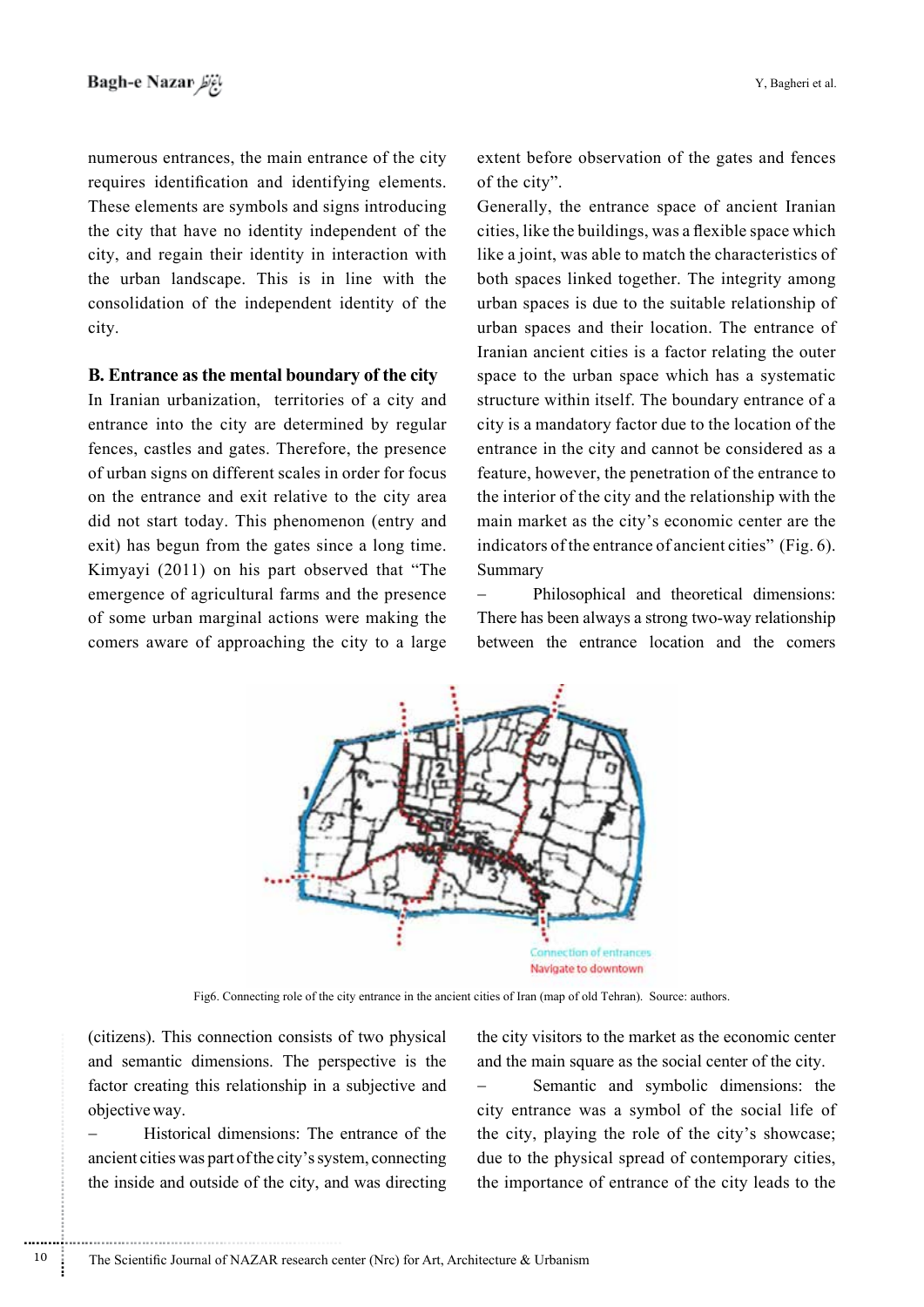readability of the entrance, which enhances the independent identity of the city.

Functional dimensions: The effectiveness of the entrance of contemporary cities in the quality of the city to city connection lies in its physical dimension, which has been defined in the structural layers of the city in the level of effective connection of the entrance with the urban spaces located on the edge of the city, although the interaction of the entrance with natural elements outside the city cannot be neglected. The economic, social and natural dimensions of the city entrance should be taken into account in the hierarchy of entering the .city

#### **C.** Entrance as a window to look at nature

#### **Nature**•

− Entrances have a remarkable natural potential as a result of their location on the edges of a city. Essentially, hierarchy of pristine landscapes outside the city to urban landscapes creates entrance to the city. Ignorance of the natural layers in the areas of entry into the city causes detaching the city with pristine nature, and in addition to environmental problems, leads to the destruction of natural infrastructures in contemporary cities. "Urban green spaces have led to an increase in human's share of nature outside the city, in addition, high quality green spaces can gift joy and a basket of a healthy life for the citizens" (Tyrv" ainen,  $L/$ Miettinen, A, 2000).

Basically, factors such as natural position, the shape of land and the topographical features like mountains, valleys and rivers determines to a large extent the entrance of old cities. Consequently, these natural factors limit access to the city to specific points. A good example to drive home this point is the building of the Qur'an Gate in Shiraz detailed in the plan for organizing the entrances of Tehran, 1997.

Regardless of its obligatory influence of natural factors on the entrance of ancient cities, the natural landscape has a significant impact on citizens in the

perception of entrance of the city. The relationship between the visitors and the environment is caused by the interconnectedness of the natural landscape and the human-made environment at the city entrance. Richard Jester believes: "If human beings think of their own survival on the biosphere, they must accept the fact that all living things in the city have the same right to live" (Regester,  $2006: 12$ ). The man-made elements, including buildings, masses and volumes, urban spaces, open spaces, network of roads, squares and urban facilities are interconnected as a totality. Indeed, the natural environment with the major elements like the natural bed, the ground and its terrains, water streams and vegetation have a decisive role and influence in the way of combination of the elements in the shape of the city.

Finally, the relationships and how their components interact in creating a whole unit and in linking to the surrounding environment, introduces the form of the city as representing the present and the intermediate between the past and the future. Urban edges, due to their remoteness from the city's compact texture, have a good space to strengthen the natural landscape of the city for residents. These spaces of the city have the potential to attract citizens from urban centers. Therefore, strengthening the natural landscapes on the city edges and defining the proper uses for them, in addition to renewing the natural landscape of the city, will lead to the revival of these places and make these areas attractive for the citizens.

D. Socio-economic aspects at the entrance to cities

## **Economy**

In the systemic attitude towards the entrance of the city, taking into account the existing urban infrastructure, including highways and access networks etc., the natural and social landscapes have been destroyed in this place, and this is a factor in the destruction of natural habitats and at the same time, the loses in the city vitality. At present, a global focus is on the economic and social role of entrance of the contemporary cities. In

.......... ....... ........ ........... ...... ....... ........ .......... ...........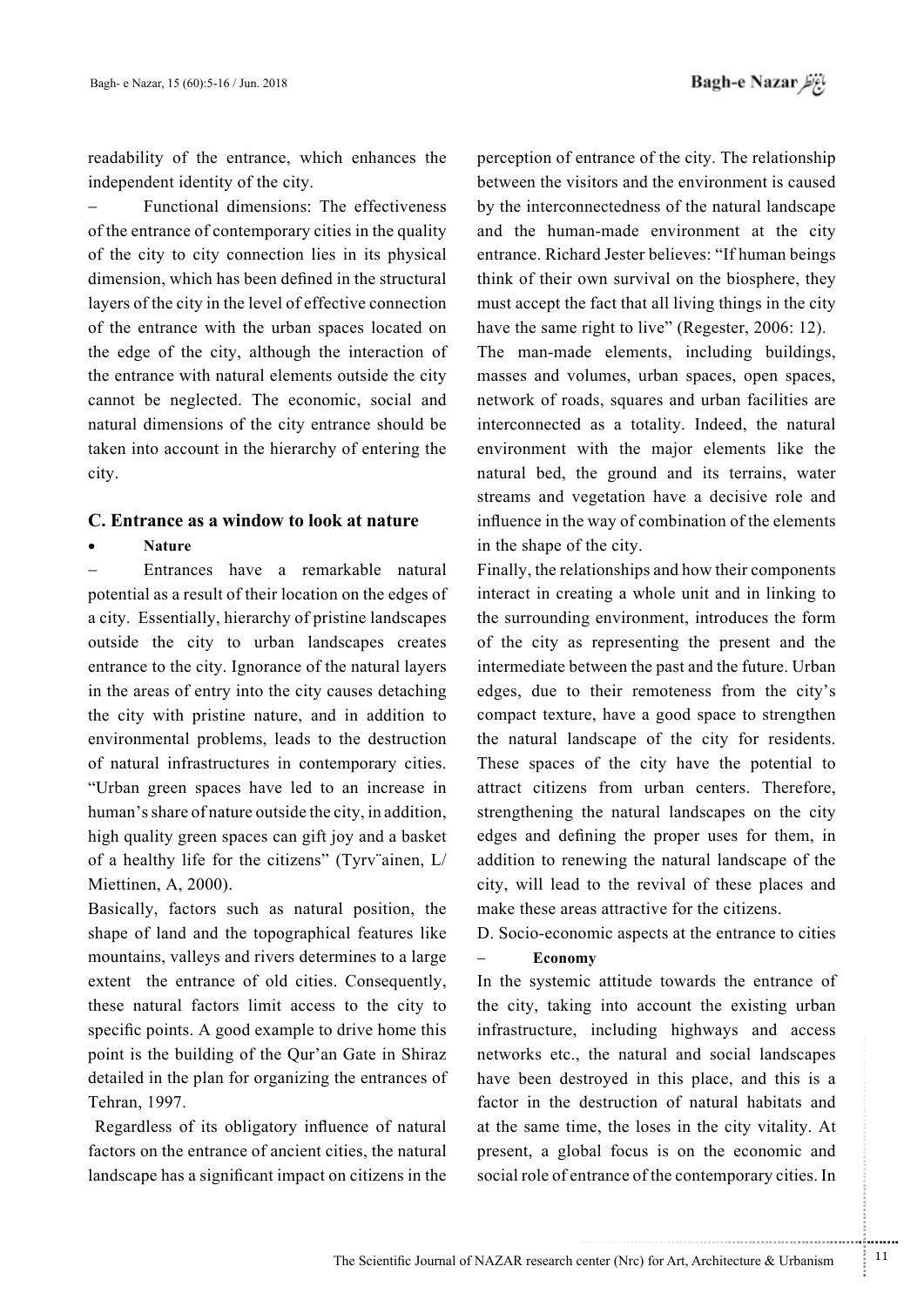view of this, Al-Hashemi (2017) asserts thus: "the proposed strategies emphasize that infrastructures must change from a phenomenon with a service role into a phenomenon with a role important in the life of human beings".

Seasonal or permanent markets with low economic benefits for low-income groups and the general urban community is one reason that has led to the reliance of the entrance economy on the city margin economy and the consequent development of local businesses and formation of new economic relations on the margins of cities. "The ultimate goal of the city economic approach has been concentrated on the interests of individuals instead of considering its location and requires a developing policy for the participation of people and institutions" (Edward L. Glaeser, 2007).

In an attempt to revive the entrance of contemporary income groups of the society, economic developing cities and enhance the economic level of lowpolicies have been enacted that synchronizes with the model of businesses $^{12}$ . A good example is the formation of daily markets on the periphery of cities<sup>13</sup>. Moreover, these market attract local tourists and stimulate the economic development of entrances of cities. Given the low cost of land on the city margins, the entrance is inevitably a place for large-volume uses requiring more spaces to be used. However, these applications should be defined in accordance with the social and natural characteristics of entrances of the city, and the intruding uses to be moved to other defined locations on the edges of the city. The industrial use is of these uses which are now considered as an intruding factor at the entrance to most of the cities in Iran (Fig.  $7$ ).

#### **Society**

............................................................

Throughout the history, the city entrance as a social place has been the place for gathering of citizens to perform various social and political events etc. The one-dimensional politics of the modern urbanization has led to the ignorance on the link

of entry into urban social centers. At present, with the physical expansion of urban spaces, the social role of the city entrance has been raised and is of importance in local, urban and national parts. In local dimension, the social role of the city entrance leads to the formation of religious and social ceremonies at the local or urban levels.

These urban areas were historically formed by connecting the city entrance to the main squares. But now, the social role of the city entrance is introduced as a recreational space for citizens and tourists. In this case, the city entrance is a factor for purposeful social interactions and creating a small collaborative society. In line with this, Irlys Barreira social view of urban spaces is of great importance". and Geisa Mattos (2014) "At present, the micro-The role of the city entrance in creating effective social relations is formed regarding social and political targets and leads to the development of new functions in modern urbanization.

#### **Summary**

The entrance of contemporary cities must be viewed in a systemic approach. Entrance as a subsystem in contemporary urban system has different social, economic and natural layers, the economic and social activities of which are in accordance with its nature and context of formation. These three



Fig7. Natural, social, and economical layers of city entrance. Source: authors, 2017.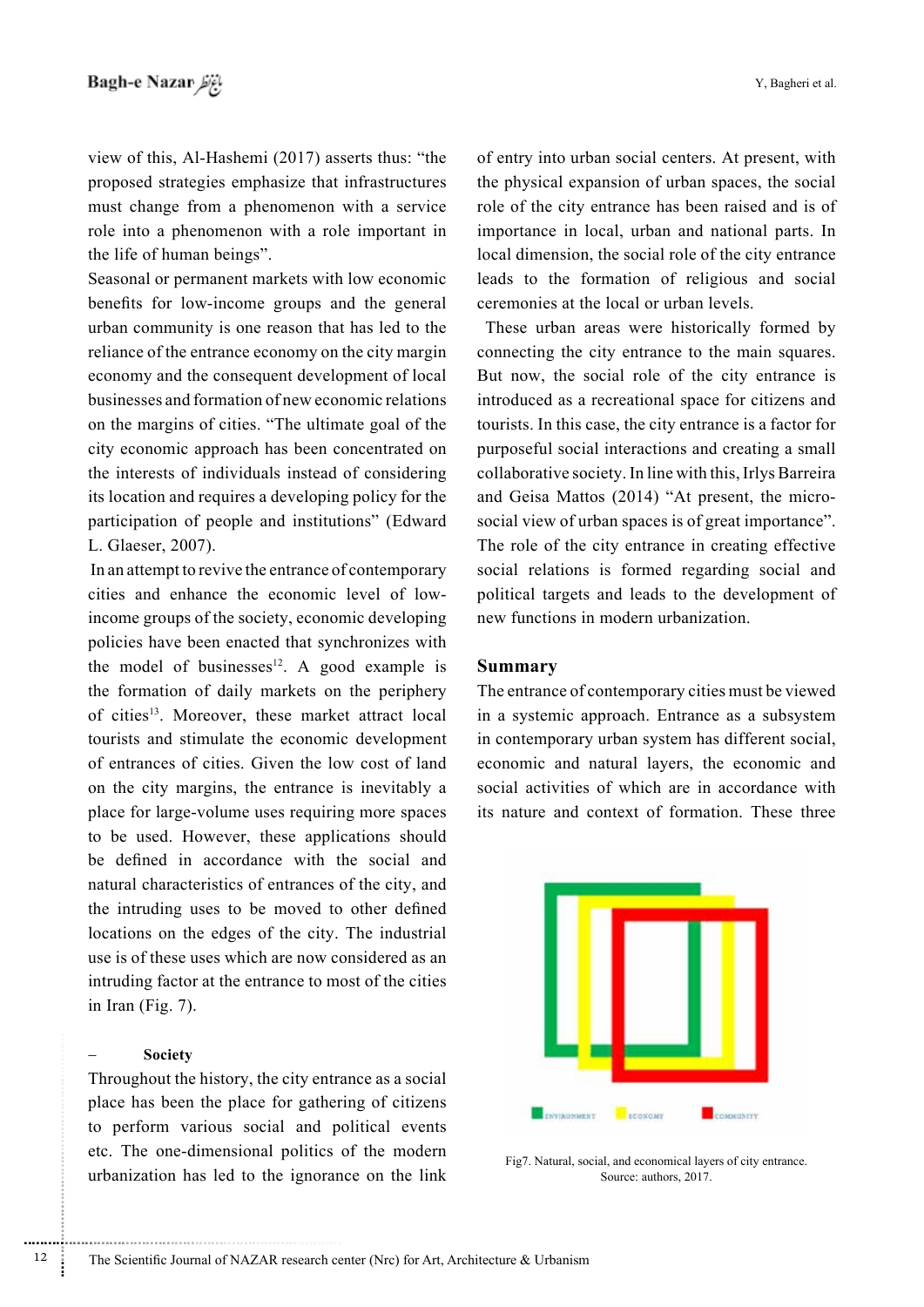factors which are inseparable form the nature of the entrance perspective of the contemporary cities in combination with others.

The different layers of the entrance of contemporary cities are in line with with its economic, social and natural characteristics, with priority between the inside and outside of the city. The entrance of the city in its hierarchical system has two main characteristics: interaction with nature and interaction with the urban landscape. The aesthetics of the city entrance is based on a natural aesthetic which is ingrained with the city perspective to guide the visitors to the city and provides a place to define the independent identity of the city (Fig.  $8$ ).

#### **Conclusion**

According to the studies conducted in the present research, the clear definition of the entrance of the city is: a dense perspective view of the city, which has a modern statement of the city. According to this definition, entrance is not a joint, since the joint is an independent identity, apart from the outside and inside. However, the entrance is not an independent identity; rather, it is a combination of identities.

Therefore, the entrance of the city is an intermediary between the inside and outside of the city. In this definition, the criteria for entering the city as a landscape space can be summarized in the three main

factors of the urban landscape assessment, including efficiency, aesthetics and identity based on the interactive entrance characteristics in the context of the design and in accordance with the hierarchy of presence in the city. The entrance connects the city with a more comprehensive society and unlimited nature. This space can represent the character of the city identity. So the entrance of the city in its general structure is a place with an identity defined in three branches of interaction with nature, interaction with society and interaction with the city. If the initial signs of the entrance and the feeling of mental entry into the city are created in the audience, the elements of identity interaction with nature are formed at the entrance. In this case, the natural identity structures of the region are considered as bases. City entrance spaces are artificial elements formed in interaction with the natural landscape of the city in the entrance bed. In addition, the impact of the natural landscape on the structure of the city entrance is very high in the cities formed along the rivers and seas and the cities located in the mountains; and the natural structures of the city are factors creating the location of the city entrance. In this case, in terms of location, the entrance will be governed by natural conditions. In case of the lack of natural limiting elements, the structure and location, in relation to the external  $(nature)$  and the internal  $(city)$  environments and its constituent elements (society/city/nature), a strong



...........................................................

.......... ....... ........ ........... ...... ....... ........ .......... ...........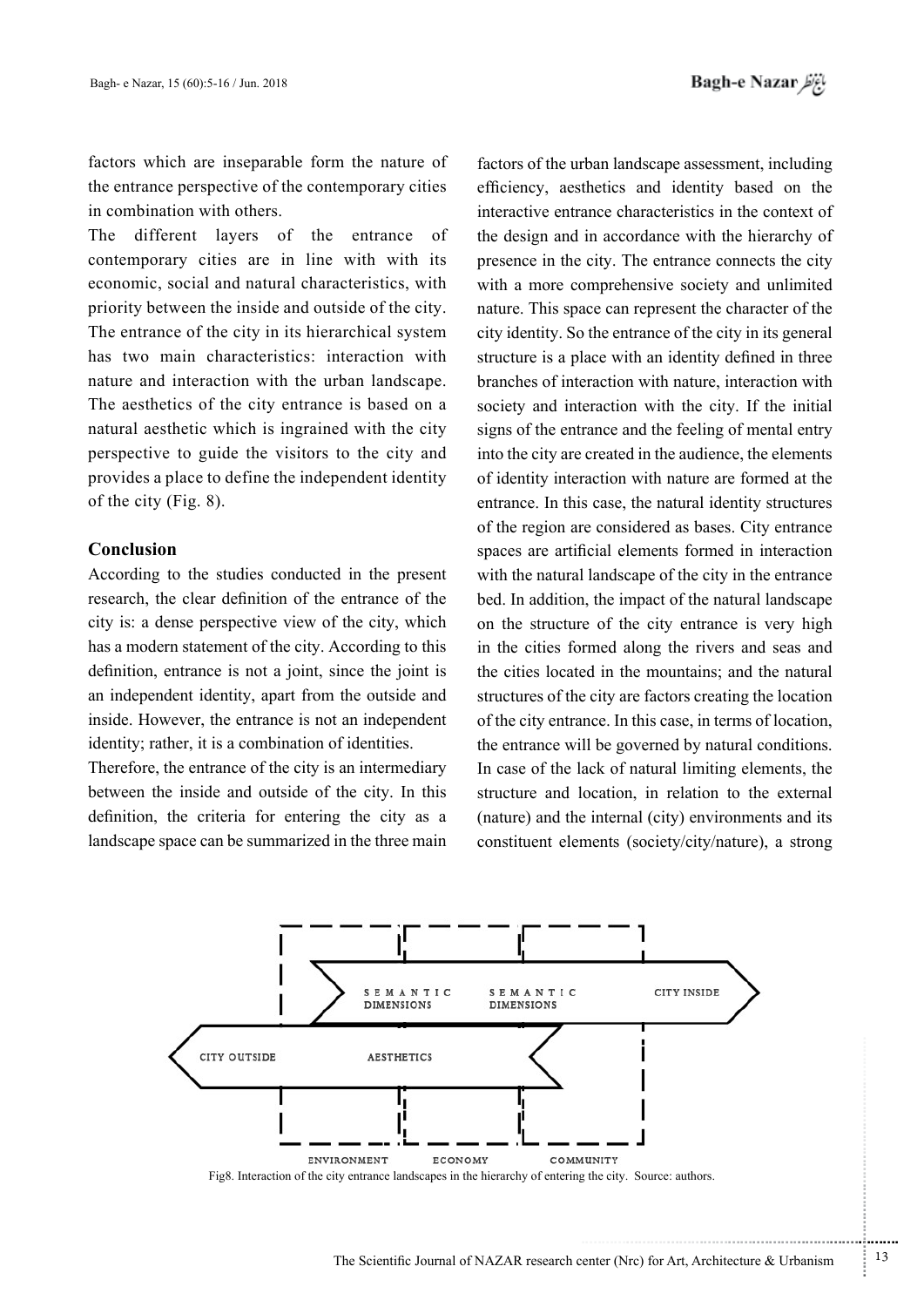|                   | <b>Economy</b>                                                                                                                                                                                                                                                    | based on economic flow in the context of the plan                           |                                                                                                                                                                        |  |  |  |  |
|-------------------|-------------------------------------------------------------------------------------------------------------------------------------------------------------------------------------------------------------------------------------------------------------------|-----------------------------------------------------------------------------|------------------------------------------------------------------------------------------------------------------------------------------------------------------------|--|--|--|--|
| <b>Efficiency</b> | Nature                                                                                                                                                                                                                                                            | Natural habitats                                                            | Entrance interaction with the city marginal nature based on the<br>preservation and enhancement of the natural bed of the city                                         |  |  |  |  |
|                   |                                                                                                                                                                                                                                                                   | City inside natural<br>habitats                                             | Entrance interaction with nature in urban spaces, in accordance with<br>the habitats of the city                                                                       |  |  |  |  |
|                   | Human                                                                                                                                                                                                                                                             | Social spaces in<br>accordance with the<br>performance of the<br>city edges | The flow of human activity in the entrance, vitality and attraction of<br>the city entrance according to the social relations governing in the<br>entrance of the city |  |  |  |  |
| <b>Aesthetics</b> | Aesthetics of the city entrance is in accordance with the effectiveness and identity of the environment and the<br>place. Therefore, the aesthetics of the entrance is not an acquired aesthetic, and is based on the identity and<br>efficiency of the entrance. |                                                                             |                                                                                                                                                                        |  |  |  |  |
| <b>Identity</b>   | The entrance is a factor to enhance the independent identity of the urban landscape, the identity of the city                                                                                                                                                     |                                                                             |                                                                                                                                                                        |  |  |  |  |

Table 1. City entrance criteria. Source: authors.

.identity independent an have not does and ,landscape city the of identity the with interaction in is entrance

structure is formed between city, society and the city outside. At the stage of physical entry to the city, the interactive role of the entrance is revealed in relation to the audience, in addition, the entrance creates a participatory14 and perceptual<sup>15</sup> communication between the audience and the environment; in this case, the social role of the city entrance is important in interacting with the economy and the city entrance acts as the showcase of the city. Finally, in the area of physical entry to the city, the entrance represents its interactive role in relation to the city. The communication of the entrance with the commerce (market), the main city center, the security and social spaces represent a vibrant and vital place from which the main structures of the city originate. Nevertheless, the place where people gather is for the national and religious ceremonies, which are the symbols of the social identity of the urban landscape. The entrance of the city is a factor enhancing the independent

............................................................

identity of the urban landscape. According to the aforementioned issues, the identity, performance, and aesthetics indicators of the city entrance have been summarized and presented in Table 1.

#### **Endnotes**

<sup>1.</sup> This essay has been extracted from the master's thesis on the "Entrance View of Ardebil City", which is being conducted by Yousef Bagheri under the guidance of Mr. Dr. Seyed Amir Mansouri at Tehran .University

<sup>2.</sup> For more information on the theory of city system structure, refer to the following references:

<sup>-</sup> Mansouri, Seved Amir, Two periods of space organization in the Persian city: before and after Islam, with the use of evidences of the evolutions in Kerman city, Bagh-e Nazar, fourth edition, Seventh number, Nazar Research Institute Publications, 2008.

<sup>-</sup> Farshad, Mehdi, System approach, Tehran, Amir Kabir Publications, 1984.

<sup>-</sup> Atashinbar, Mohammad, Order, the main element in the scientific analysis of the street landscape, Bagh-e Nazar, ninth year, number 23, Nazar Research Institute Publications, 2013.

<sup>3.</sup> Schultz, Christian Nourberg, Architecture: Meaning and Space, Translated by Nowruz Borazjani, Jan-e Jahan Publishing House, Tehran, 2004.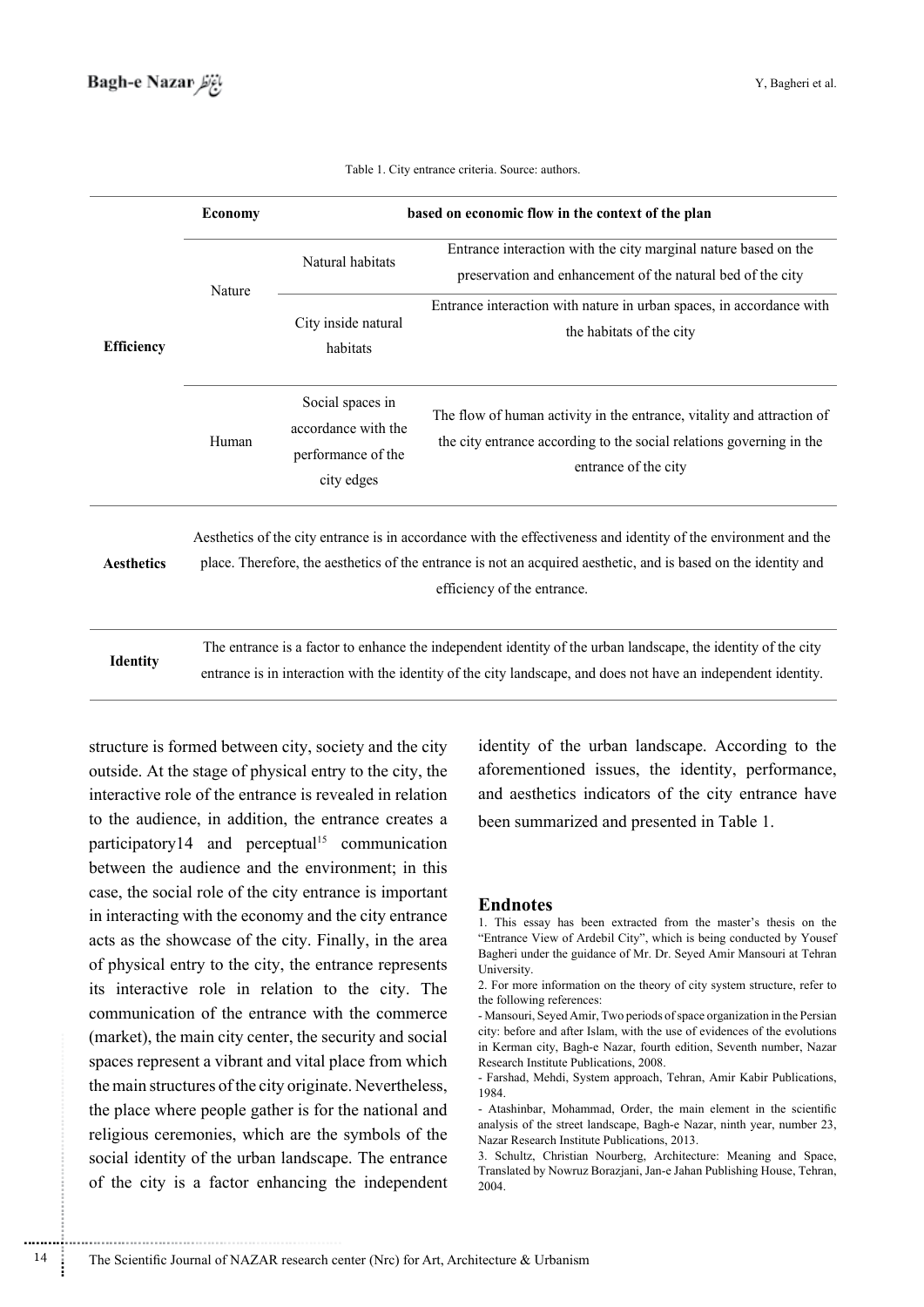Ablagi, A., Pourjafari, A. H. (2007). City Entrance Origines, A set of principles and criteria for organizing a retrieval of a forgotten urban space, Abadi quarterly periodical. Journal of Urban Landscape, 16 (53): 66-75.

Alexander, C. (2012). The phenomenon of life: an essay on the art of building and the nature of the universe. Translated to persian by Sabri, R. S. & Akbari, A. Tehran: Parham naghsh.

**•** Alexander, C. (2012). The phenomenon of life: an essay on the art of building and the nature of the universe. Translated to persian by Sabri, R. S. & Akbari, A. Tehran: Parham naghshRefrences.

Alexander, C. (2012). *The phenomenon of life: an essay* on the art of building and the nature of the universe. Translated to persian by Sabri, R. S. & Akbari, A. Tehran: Parham naghsh.

Al Hashemi, A., Mansouri, S. A. & Barati, N. (2017). Urban Infrastructure and the Need for Change in its Definition and Planning, New Conceptual Landscape Infrastructure in Defining the 21st Century Urban Infrastructure. Bagh- e Nazar,  $13(43): 5-18.$ 

Alvani, S. M. (2012). Modiriat- e omumi [General management]. Tehran: Nashr-e ney.

Ardalan, N. & Bakhtiar, L. (2013). Sense of unity, the role of tradition in Iranian architecture, Second edition. Tehran: Royal Architecture Science Institute.

Atashinbar, M. (2013). Order, the main element in the scientific analysis of the street landscape, *Bagh- e Nazar*, 9(23): 93 102.

Atashinbar, M. (2010). Identity Continuity in the Urban View. Bagh- e Nazar, 6(12): 56 45.

**•** Edward L. Glaeser and NBER. (2008). The Economic Approach to Cities. Harvard Institute of Economic Research, and NBER Working Papers (RWP08-003, 2149 and 13696), January 2008. Available from: https://www.hks.harvard.edu/ publications/economic-approach-cities). accessed 21 November 2017.

Barreira, I. & Mattos, G. (2014). The City as an *Object of Research: Microsociology of Urban Spaces in Brazil,* Sociology Graduate Program. Fortaleza: Federal University of .Ceará

Bacon, E. N. (1997). *Design of cities*. Translated to persian by Taheri, F. Tehran: Iran research center in urbanism and architecture.

Benevolo, L. (1972). The sources of modern urbanism. Translated to persian by Katebi, M. T. Tehran: Amirkabir.

Bertalanffy, L. V. (1987). General system theory: foundations, development, applications. Translated to persian by Pariani, K. Tehran: Tondar.

Certu. (2007). Une introductionà l'approche systémique: Appréhender la complexité. Lyon: Certu.

Ghavampour, E. (2006). The entrance to Tehran from the Tehran-North Freeway. M. A. thesis. University of Tehran.

Habibi, R. S. (2009). Mental imagery and the concept of place, *Fine Arts magazine*. No. 35, pp 39-50

place sense and investigation of its elements and its various Kashi. H .(2014). Description of the place identityaspects. *Beautiful architecture and urban design*. Eighteenth period, 18 (3): 42-53.

Khak Zand, M. Ahmadi, A. A. (2008). A glance of the approach between nature and architecture, *Bagh-e-Nazar*, 4(7): 35-47.

**•** Khimayi, O. (2012). Definition and design of the western entrance of Tehran. Supervisor: Seyyed Amir Mansouri, Master's degree, Tehran University, Tehran

Mansouri, M. S. (2009). Landscape, place, history, Bagh-e-Nazar, 5 (9): 81-91..

Mansouri, S. A. (2011). What is the urban landscape, the historical review of the conceptual evolution of the urban landscape in Iran. *Scientific Journal of Landscape*, (9): 30-33.

Mansouri, S.A. & Habibi, A. (2011). Explaining and evaluating the effective factors on the role of landscape in environmental sustainability, Case study of Shiraz River. Bagh-e *Nazar*, 7(15): 63-78.

• Mansouri, S.A. (2008). Two periods of space organization 1 in the Iranian city: before and after Islam with the use of evidences of developments in Kerman city. *Bagh-e-Nazar*, 7(4): 50-60.

Mansouri, S. A. (2005). An introduction to Landscape Architecture. *Bagh- e Nazar*, 1 (2): 58-63.

*Meschi, M. (2014). Landscape Design of the Hamedan* City with a Post-Industrial Approach. M. A. Thesis. University of Tehran.

• Pourjafar, M.R., Khoda'I, Z. & Pourkheiri, A. (2012). Analytical Approach in Identifying Components, Indicators and **Indicators of Sustainable Urban Development**. Journal of Social Development Studies of Iran, (3): 25-36.

**•** Regiser, R. (2006). *Ecocities: Rebuilding Cities* in Balance with Nature. Cabriola Island, BC: New Society .Publishers

• Sajjadzadeh, H. (2014). Role of attachment to the location in the identification of urban areas (Case study: Hamedan Tomb Square). Bagh-e Nazar, 10 (23): 69-78.

**·** Schultz, Christian Nourberg, (2004), Architecture: *Meaning and Location, translated by Vida Nowruz Borazjani.* Jan-e Jahan Publishing House, Tehran.

Sharifian Barforoush, S.S., Mofidi Shemirani, S. M.

.......... ....... ........ ........... ...... ....... ........ .......... ...........